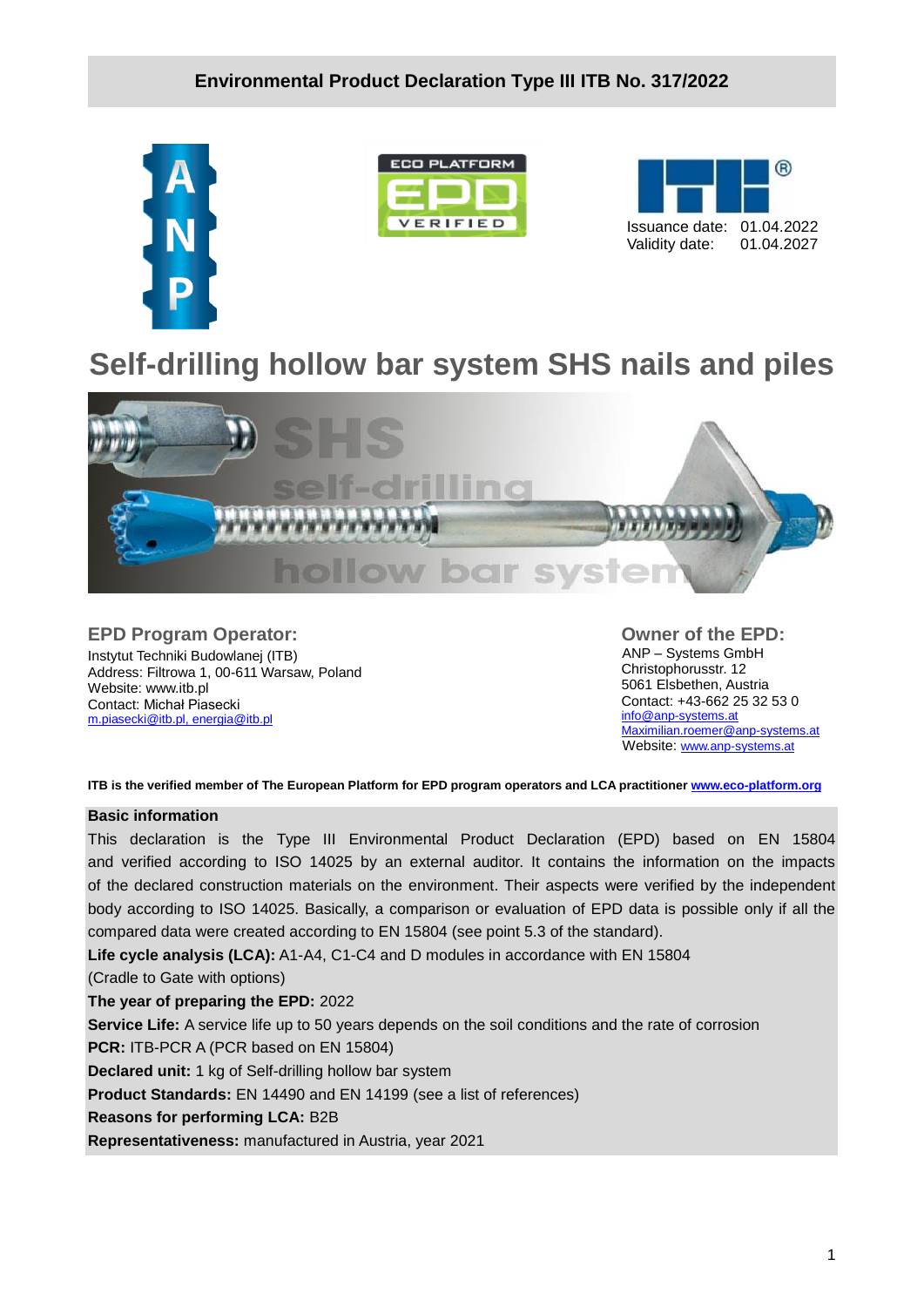# **/2020 PRODUCTS DESCRIPTION**

ANP - SYSTEMS GmbH is a recognized manufacturer in the field of tensioning and anchor technology with a manufacturing plant "WERK2" located in Puch, Austria. ANP-Systems products are produced in-house with state-of-the-art production technology and strict quality controls. They cover the spectrum of geotechnical applications with rock or ground nails, micropiles and a highly efficient self-drilling hollow bar systems.

### **PRODUCT APPLICATION**

The SHS self-drilling hollow bar system developed by **ANP-SYSTEMS** is an efficient self-drilling support that ensures simple, quick and safe installation. SHS application spectrum covers all ANP products.

The principle of soil nailing consists in installing reinforcements in the form of bars (soil nails) into the natural soil in order to increase the tensile and shear strength of the ground. This creates a monolithic compound structure whose load-bearing property is similar to that of a gravity retaining wall loaded by external forces. Hollow-bar nails consist of three main components: the nail head, the steel tendon coupler and lost drill bit and the grout body. The steel tendon is a hollow steel bar with cold rolled thread and can therefore be cut or joined at any desired point.

Typical uses include securing terraces or slope cuts and excavations and the stabilizing of existing slopes and dams. The use as rock nails is a special application (see technical documents);

- [Hollow-bar nails](https://www.anp-systems.at/en/products/nails/hollow-bar-nails/)
- [Solid-bar nails](https://www.anp-systems.at/en/products/nails/solid-bar-nails/)

Piles are deep foundation elements with a small diameter of up to 300 mm, by means of which loads from the superstructure are transferred to lower-lying, load-bearing soil layers through skin friction. Micropiles can transfer tensile, compression and alternating loads. Typical applications are the foundation or strengthening of existing foundations of structures (e.g. buildings, bridges, retaining walls, masts etc.) or uplift restraint for structures in groundwater. Hollow-bar piles consist of three main components: the pile head, the steel tendon or compression member – including coupler and lost drill bit - and the grout body (see technical documents);

- [Hollow-bar piles](https://www.anp-systems.at/en/products/piles/hollow-bar-piles/)
- [Solid-bar piles](https://www.anp-systems.at/en/products/piles/solid-bar-piles/)

ANP-SHS's advantages are:

- Approved system with internal and external monitoring
- Rapid construction progress by drilling, moving and injecting the hollow bars in one operation
- Self-drilling system can also be installed in non-stable floors with a lightweight device
- minimal disturbance of the subsoil and small space requirement when moving
- Good adaptation to transport and installation conditions by delivery in sections with couplers
- A large selection of drill bits allows use in a wide variety of soils
- Easy length adaptation on site in varying geological conditions, by using sections with couplers
- Excellent bond between SHS rod and cement mortar due to construction site-compatible thread ribs
- Good adaptation to the required loads through a wide range of diameters and cross-sections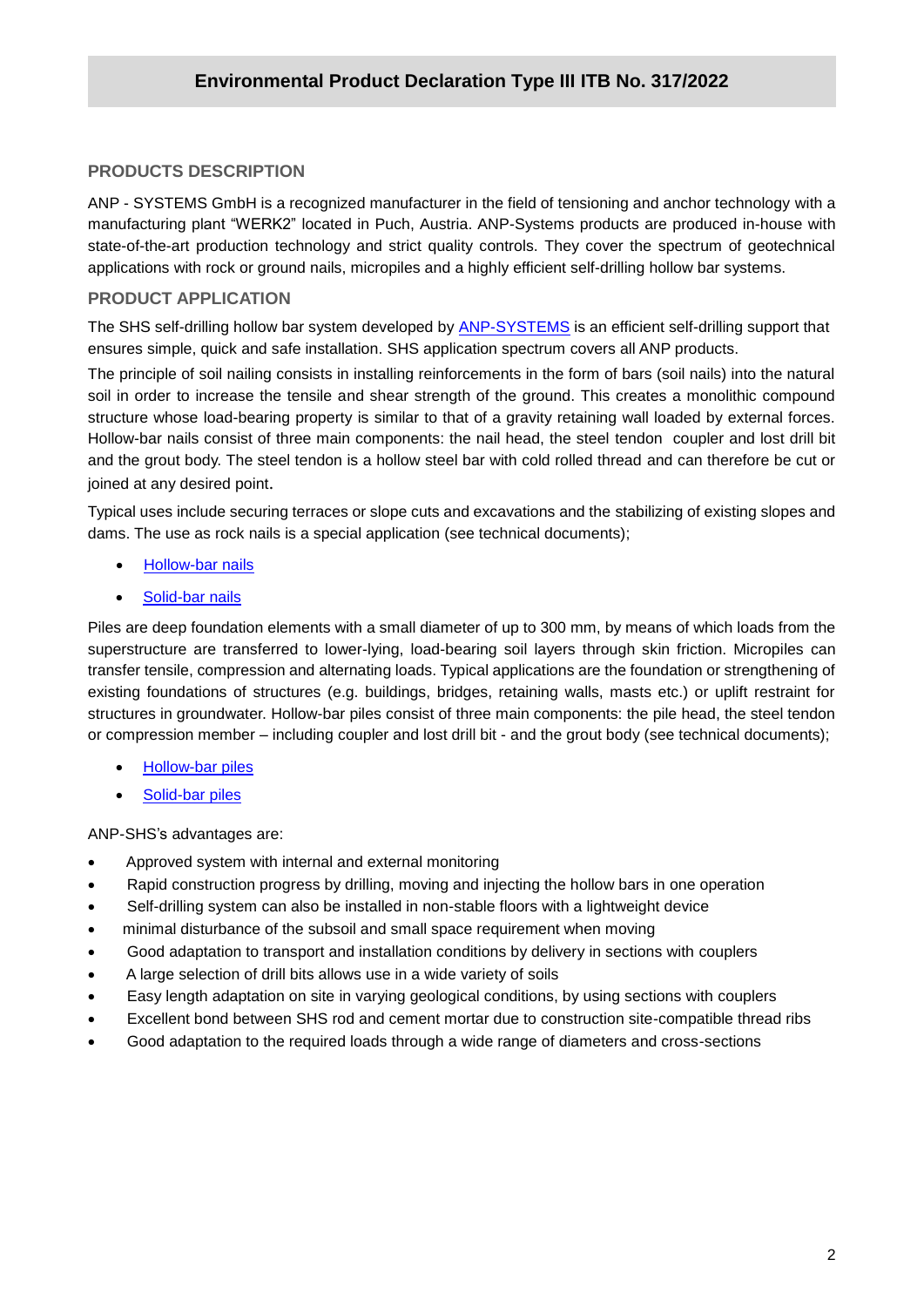## **Unit**

**/2020** The declared unit is 1 kg of self-drilling hollow bar system (piles and nails) representing the average value for the ANP products population.

# **System boundary**

The life cycle analysis of the declared product covers "Product Stage" A1-A3 modules, transport to a construction site – A4 module,"End of Life stage" C1-C4 modules and gains and loads beyond system in D module (Cradle to Gate with options) in accordance with EN 15804 and ITB PCR A.

# **Allocation**

The allocation rules used for this EPD are based on general ITB PCR A. Production of steel fibers is a multi line process (see Figure 1) in a manufacturing plant located at Puch, Austria. Allocation of impacts is done on product mass basis (99.9%). All impacts from raw materials production (steel tubes for bars, steel for nuts and couplers, emulsion, drill bits, nuts, PE spacers, PE-HD elements, foil, boxes, welding material, pallets) are allocated in the A1 module of the LCA. 99.9% of the impacts from a line production were allocated to products covered by this declaration in A3 module. Module A2 includes transport of raw materials such as steel (mainly trucks) from suppliers to manufacturing plant. Municipal wastes and all other waste of the factory were allocated to module A3. Energy supply (Salzburg AG), own phototovoltanics and electricity (KELAG) was inventoried and 99.9% was allocated to the product assessed (A3). Emissions in the factory are assessed based on declared values and by using Ecoinvent data for energy carriers. Austrain energy mix 2021 for electricity production was used.

## **System limits**

99.9% materials and 99.9% of the energy consumption (electricity, diesel, gas) were inventoried in the factory and were included in the calculation. In the assessment, all significant parameters from gathered production data are considered, i.e. all material used per formulation (main input is steel), utilized thermal energy and electric power consumption, direct production waste, and available emission measurements. Precomponents like labels & tapes with a percentage share of less than 0.1% were not included in the calculations. It is assumed that the total sum of omitted processes does not exceed 1% of all impact categories. In accordance with EN 15804 machines and facilities (capital goods) required for and during production are excluded, as is transportation of employees.

## **A1 and A2 Modules: Raw materials supply and transport**

Based on the provided declarations for main steel producers it was assumed that ANP uses EAF steel (99%) with calcultated recyclate content (80%). Using this assumption for the carbon footprint ITB adopted generic data for "EAF steel production". Data on transport of all different input products to the manufacturing plants were inventoried in details and modelled (weighted average distance approach). For calculation purposes European fuel averages are applied in module A2.

# **A3: Production**

The production process is presented in Figure 1. The producer uses green electricity certified by the supplier.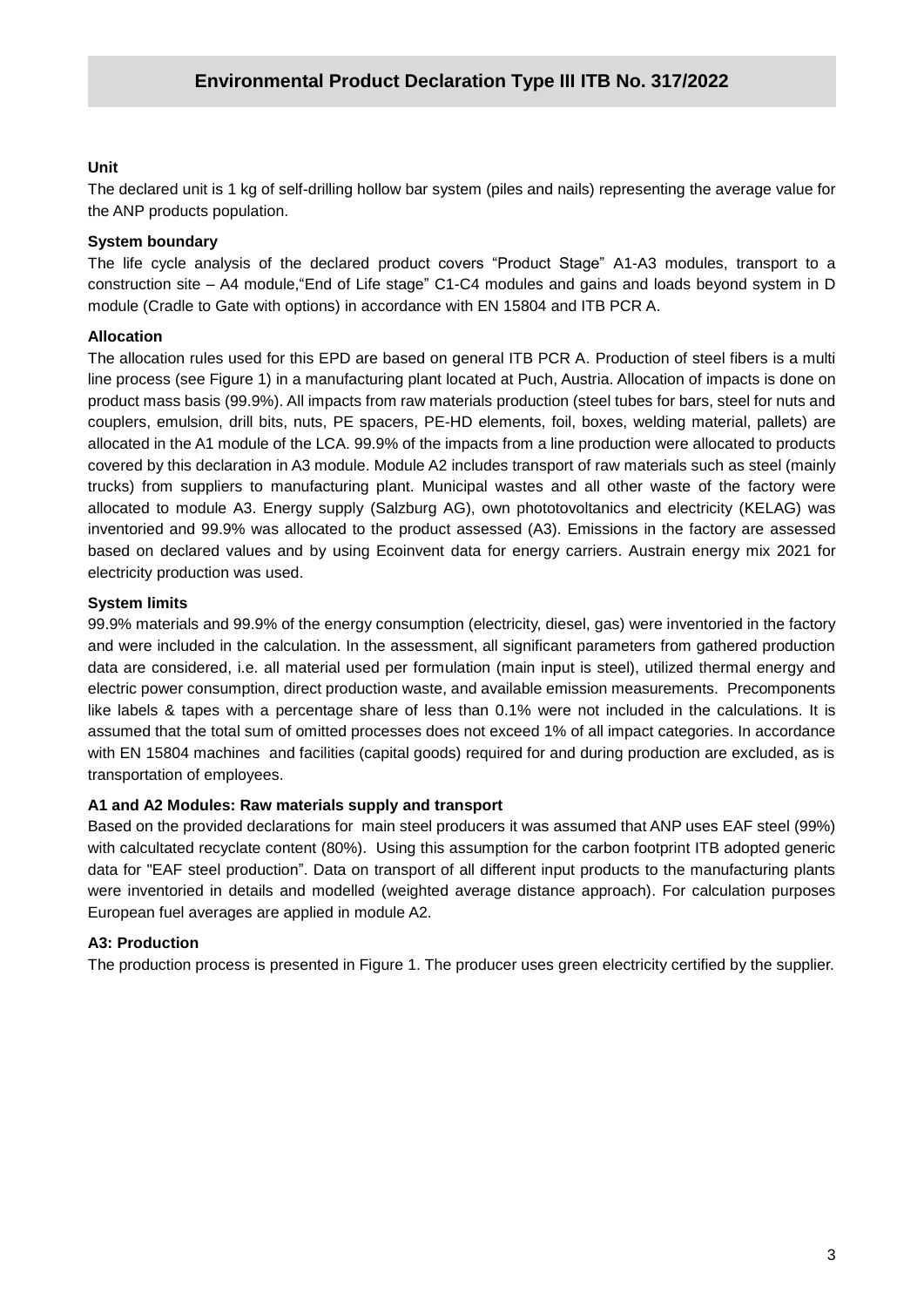# **Environmental Product Declaration Type III ITB No. 317/2022**



*Figure 1. A schematic diagram of the industrial process (A3 module).*

## **A4: Transport to construction site**

The following transport scenario to the place of use was assumed based on the manufacturer's declaration: large vehicle, 75% capacity over an average distance of 500 km. For calculation purposes, European averages for fuel are applied in module A4.

## **End of life scenarios (C and D modules)**

The end of life scenario has been generalized (table 1). There are two different end of life scenarios assumed. Type 1 called temporary use - according to the product application the system for temporary use is partly recyclable. The "free length" parts of the anchor are removeable and therefor completely recyclable. The free length could be cut from the bonded. Regained material, e.g. couplers or bars should be considered as scrap, but of course, recyclable. Type 2: permanent use: a product for permanent use is not meant to be dismantled from the ground, rock or other surface material. Once set, the micropiles or nails are lost. For (C1 module) 15% material recovery potential is assumed. All recovered steel can be used for new steel production (EAF process). It is assumed that at the end of life the transport distance for recovered product from the deconstruction place to waste processing (C2) is 50 km by small truck with 75% capacity utilization and fuel consumption of 15 l per 100 km. No product elements are landfiled (C4) for both scenarios. The reuse, recovery and recycling potential for a new product system is considered beyond the system boundaries (module D) based on World Steel recommendations and national practice (net scrap approach, see references).

| Table 1. End of life scenarios for ANP<br>products |                          |       |           |             |  |  |  |  |
|----------------------------------------------------|--------------------------|-------|-----------|-------------|--|--|--|--|
| <b>Progress products</b>                           | <b>Material recovery</b> | Reuse | Recycling | Landfilling |  |  |  |  |
| ANP systems                                        | 15%                      | 0%    | 15%       | 0%          |  |  |  |  |

*Table 1. End of life scenarios for ANP products*

#### **Data collection period**

The data for manufacture of the declared products refers to the period between 01.01.2021– 31.12.2021 (1 year). The life cycle assessments were done for Austria as reference area.

#### **Data quality - production**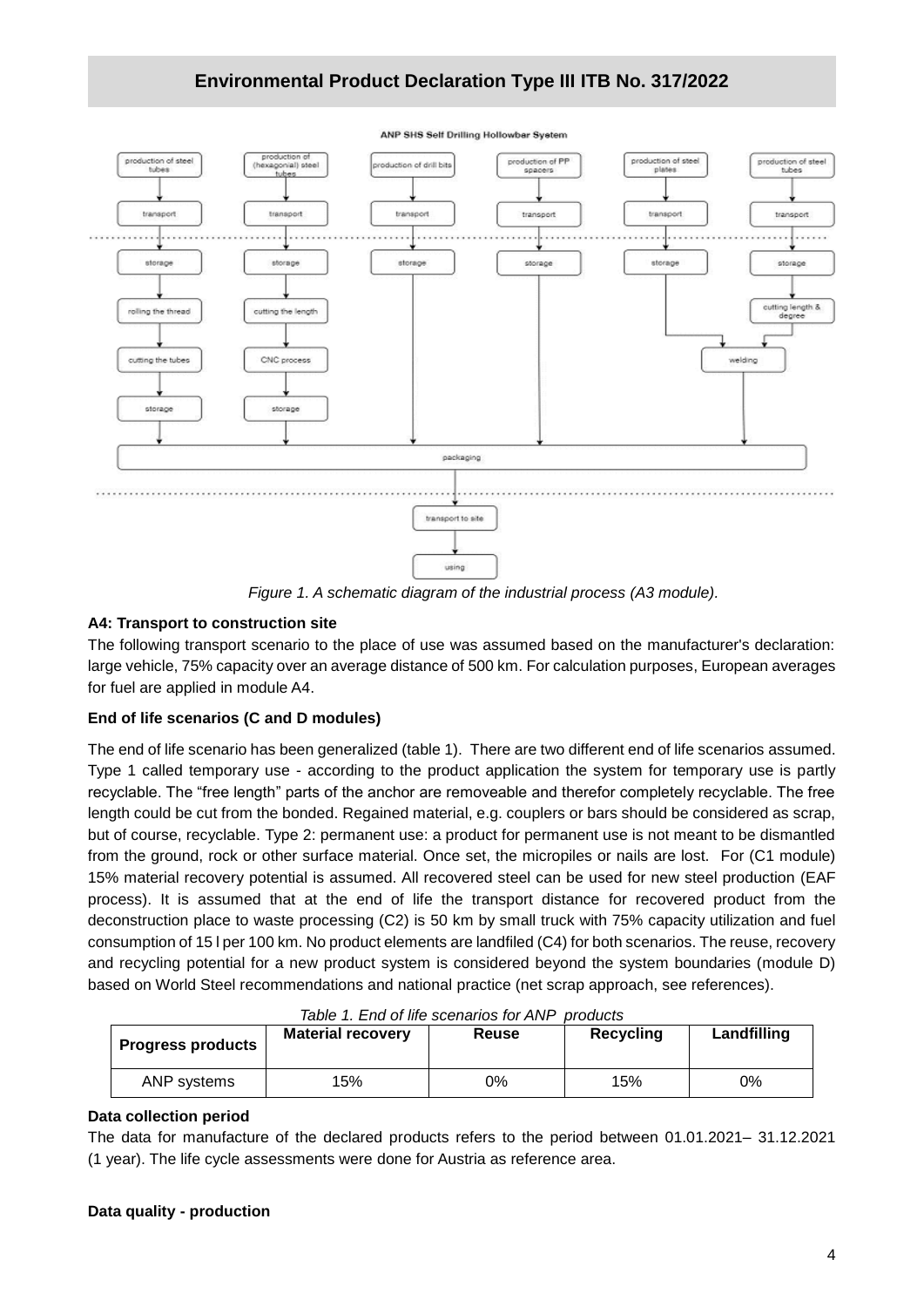# **Environmental Product Declaration Type III ITB No. 317/2022**

**/2020** is done in accordance with *LCI data for Steel products Report* compiled by Braian Hughes and William Hare The values determined to calculate A3 originate from verified Progress LCI inventory data for Werk2 Factory. A1 values were prepared considering generic steel production process. Allocation for steel production impacts (World Steel Association).

#### **Assumptions and estimates**

The impacts of the representative products were aggregated using weighted average. Data regarding production per 1 kg of product was averaged for the analysed product group. All production processes (A3) were assigned to different types of products in an equal way (mass-based approach).

### **Calculation rules**

LCA was done in accordance with the ITB PCR a document. Characterization factors are CML ver. 4.2 based (2016). ITB-LCA algorithms were used for impact calculations. A1 was calculated based on data from the databases and generic EPD for steel, A2 and A3 were calculated based on the LCI questionnaire provided by the manufacturer.

### **Databases**

The background data for the processes come from the following databases: Ecoinvent v3.8 (steel, ancillary items, packaging, "green electricity", PV energy production, gas and diesel combustion), specific data (partly specific data for steel were specific data was provided). Specific (LCI) data quality analysis was a part of the audit (input numbers are verified). The time related quality of the data used is valid (5 years).

### **Comparability**

Environmental product declarations of construction products may not be comparable if they do not comply with EN 15804. The manufacturer is responsible for its own data presented in the declarations.

### **Health related issues**

Product can be considered as neutral for Indoor Air Quality. According to the latest revision of Article 59, the Regulation (EC) No 1907/2006 on the Registration, Evaluation, Authorization and restriction of Chemicals (REACH), "the REACH list", of substances of very high concern' (SVHC) the product is not manufactured with or contains any of these substances above a concentration of 0.1% by weight.

# **LIFE CYCLE ASSESSMENT (LCA) – Results**

## **Declared unit**

The declaration refers to the unit DU– 1 kg of ANP SHS product (Table 2). The following life cycle modules are included in the declaration (Table 2).

|                        | <b>Environmental assessment information</b><br>(MA – Module assessed, MNA – Module not assessed, INA – Indicator Not Assessed) |               |                                         |                                          |                          |             |            |             |               |                              |                                                                     |                              |                |                     |          |                                               |
|------------------------|--------------------------------------------------------------------------------------------------------------------------------|---------------|-----------------------------------------|------------------------------------------|--------------------------|-------------|------------|-------------|---------------|------------------------------|---------------------------------------------------------------------|------------------------------|----------------|---------------------|----------|-----------------------------------------------|
|                        | Product stage                                                                                                                  |               |                                         | Construction<br>process                  | End of life<br>Use stage |             |            |             |               |                              | <b>Benefits</b><br>and loads<br>beyond<br>the<br>system<br>boundary |                              |                |                     |          |                                               |
| Raw material<br>supply | Transport                                                                                                                      | Manufacturing | construction<br>Transport to<br>و<br>پن | Construction-<br>installation<br>process | Use                      | Maintenance | Repair     | Replacement | Refurbishment | Operational<br>use<br>energy | Operational<br>water use                                            | Deconstruction<br>demolition | Transport      | processing<br>Waste | Disposal | recycling<br>potential<br>recovery-<br>Reuse- |
| A1                     | А2                                                                                                                             | A3            | A4                                      | А5                                       | <b>B1</b>                | <b>B2</b>   | <b>B3</b>  | <b>B4</b>   | <b>B5</b>     | <b>B6</b>                    | <b>B7</b>                                                           | C <sub>1</sub>               | C <sub>2</sub> | C <sub>3</sub>      | C4       | D                                             |
| МA                     | МA                                                                                                                             | MА            | МA                                      | MNA                                      | <b>MNA</b>               | <b>MNA</b>  | <b>MNA</b> | <b>MNA</b>  | <b>MNA</b>    | <b>MNA</b>                   | <b>MNA</b>                                                          | МA                           | МA             | МA                  | MА       | МA                                            |

*Table 2. System boundaries (life stage modules included) in a product environmental assessment*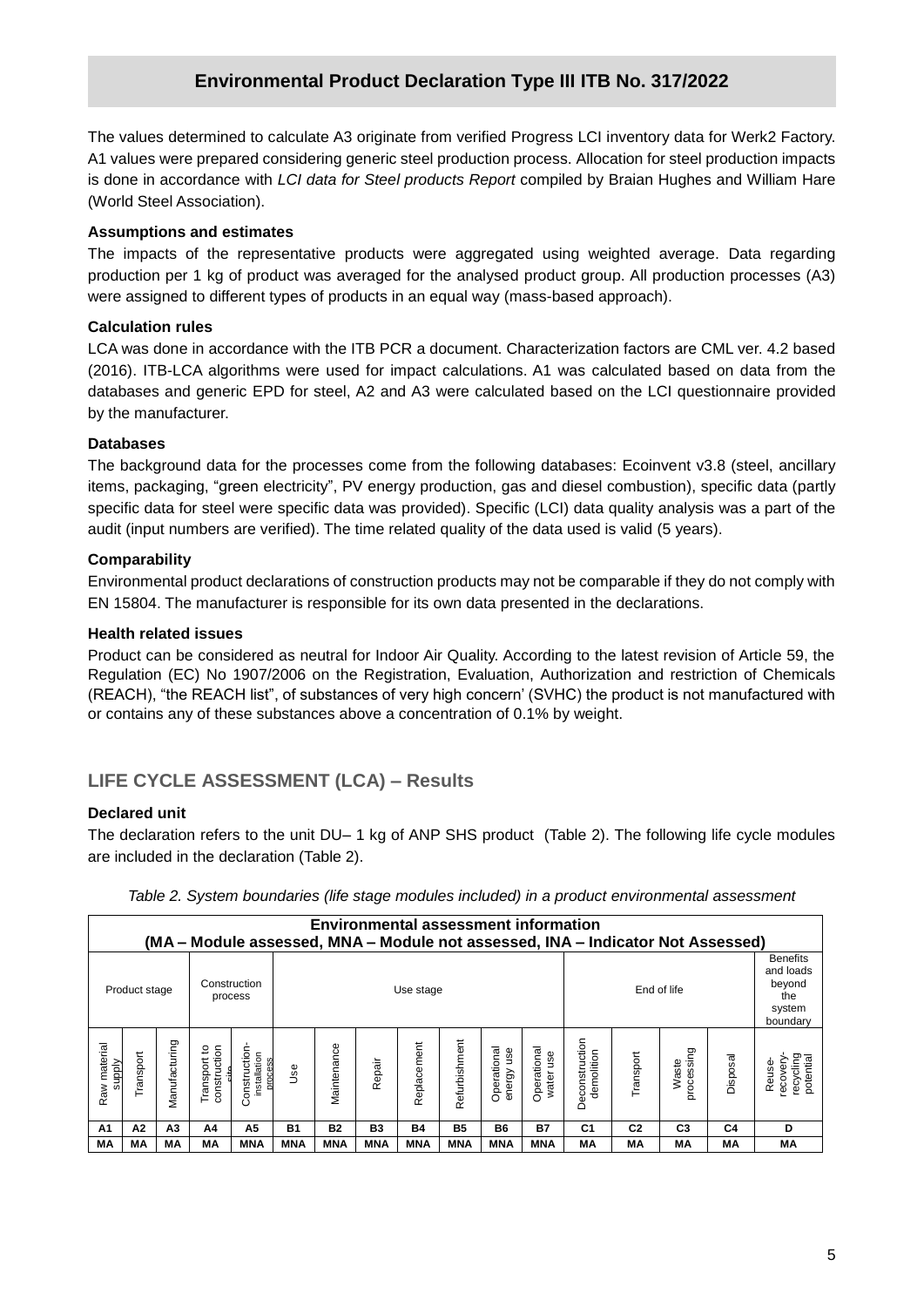| Environmental impacts: (DU) 1 kg                                                                                                                       |                                       |                          |                              |                      |                                  |                          |                          |                          |                              |                                |
|--------------------------------------------------------------------------------------------------------------------------------------------------------|---------------------------------------|--------------------------|------------------------------|----------------------|----------------------------------|--------------------------|--------------------------|--------------------------|------------------------------|--------------------------------|
| Indicator                                                                                                                                              | Unit                                  | А1                       | A2                           | A3                   | Α4                               | C1                       | C <sub>2</sub>           | C <sub>3</sub>           | C4                           | D                              |
| Global warming potential                                                                                                                               | kgCO <sub>2</sub>                     | 5.21E-01                 | 1.18E-01                     | 3.05E-03             | 5.25E-02                         | 3.98E-04                 | 5.04E-04                 | 2.64E-03                 | $0.00E + 00$                 | $-2.00E - 02$                  |
| Depletion potential of the<br>stratospheric ozone layer                                                                                                | kg CFC<br>11                          | 8.19E-08                 | 2.47E-08                     | 1.07E-09             | 9.00E-09                         | 4.55E-12                 | 1.74E-10                 | 3.03E-11                 | $0.00E + 00$                 | $-1.37E-09$                    |
| Acidification potential of<br>soil and water                                                                                                           | kg SO <sub>2</sub>                    | 3.67E-03                 | 7.29E-04                     | 1.14E-05             | 4.16E-04                         | 3.65E-07                 | 3.48E-06                 | 2.42E-06                 | $0.00E + 00$                 | $-7.92E - 05$                  |
| Formation potential<br>of<br>tropospheric ozone                                                                                                        | kg<br>Ethene                          | 2.39E-04                 | 2.11E-05                     | 6.51E-05             | 2.67E-05                         | 1.88E-06                 | 2.33E-07                 | 1.25E-05                 | $0.00E + 00$                 | $-3.60E - 06$                  |
| Eutrophication potential                                                                                                                               | kg<br>(PO <sub>4</sub> ) <sup>3</sup> | 1.36E-03                 | 8.10E-05                     | 1.82E-05             | 7.38E-05                         | 1.52E-08                 | 6.15E-07                 | 1.01E-07                 | $0.00E + 00$                 | $-4.32E - 05$                  |
| Abiotic depletion potential<br>(ADP-elements) for non-<br>fossil resources                                                                             | kg Sb                                 | 3.55E-04                 | 4.80E-07                     | 1.88E-05             | 2.03E-07                         | 3.06E-06                 | 3.17E-09                 | 2.03E-05                 | $0.00E + 00$                 | $-1.22E - 05$                  |
| Abiotic depletion potential<br>(ADP-fossil fuels) for fossil<br>resources                                                                              | MJ                                    | 8.80E+00                 | 2.19E+00                     | 4.57E-02             | 7.17E-01                         | 4.73E-03                 | 6.18E-03                 | 3.15E-02                 | $0.00E + 00$                 | $-2.13E-01$                    |
|                                                                                                                                                        |                                       |                          |                              |                      | Environmental aspects: (DU) 1 kg |                          |                          |                          |                              |                                |
| Indicator                                                                                                                                              | Unit                                  | А1                       | Α2                           | A3                   | Α4                               | C1                       | C <sub>2</sub>           | C <sub>3</sub>           | C4                           | D                              |
| Use of renewable primary<br>excluding<br>energy<br>renewable primary energy<br>resources used as raw<br>materials                                      | MJ                                    | <b>INA</b>               | <b>INA</b>                   | INA                  | INA                              | INA                      | INA                      | INA                      | <b>INA</b>                   | <b>INA</b>                     |
| Use of renewable primary<br>energy resources used as<br>raw materials                                                                                  | MJ                                    | INA                      | INA                          | <b>INA</b>           | <b>INA</b>                       | <b>INA</b>               | <b>INA</b>               | INA                      | INA                          | INA                            |
| Total use of renewable<br>primary energy resources<br>(primary<br>energy<br>and<br>primary energy resources<br>used as raw materials)                  | MJ                                    | $1.11E + 00$             | 3.24E-02                     | 8.38E-01             | 1.00E-02                         | 7.10E-04                 | 6.18E-05                 | 4.71E-03                 | $0.00E + 00$                 | $-5.34E-02$                    |
| Use of non-renewable<br>primary energy excluding<br>non-renewable<br>primary<br>energy resources used as<br>raw materials                              | MJ                                    | <b>INA</b>               | <b>INA</b>                   | <b>INA</b>           | <b>INA</b>                       | <b>INA</b>               | INA                      | INA                      | <b>INA</b>                   | INA                            |
| of non-renewable<br>Use<br>primary energy resources<br>used as raw materials                                                                           | MJ                                    | INA                      | INA                          | INA                  | <b>INA</b>                       | <b>INA</b>               | <b>INA</b>               | INA                      | INA                          | <b>INA</b>                     |
| Total<br>use<br>of<br>non-<br>renewable primary energy<br>resources (primary energy<br>and<br>primary<br>energy<br>resources used as raw<br>materials) | MJ                                    | 1.18E+01                 | $2.24E + 00$                 | 4.80E-02             | 7.50E-01                         | 5.21E-03                 | 6.50E-03                 | 3.45E-02                 | $0.00E + 00$                 | $-3.78E - 01$                  |
| Use of secondary material                                                                                                                              | kg                                    | 7.99E-01                 | $0.00E + 00$                 | 3.42E-03             | $0.00E + 00$                     | $0.00E + 00$             | $0.00E + 00$             | $0.00E + 00$             | $0.00E + 00$                 | $-1.79E-03$                    |
| Use<br>of<br>renewable<br>secondary fuels                                                                                                              | MJ                                    | 4.05E-03                 | 4.05E-03                     | 2.40E-06             | 3.77E-02                         | 1.02E-08                 | 3.24E-04                 | $0.00E + 00$             | $0.00E + 00$                 | $-6.99E - 05$                  |
| Use<br>of<br>non-renewable<br>secondary fuels                                                                                                          | MJ                                    | 4.39E-03                 | 4.39E-03                     | $0.00E + 00$         | $0.00E + 00$                     | 2.02E-06                 | $0.00E + 00$             | $0.00E + 00$             | $0.00E + 00$                 | $0.00E + 00$                   |
| Net use of fresh water                                                                                                                                 | m <sup>3</sup>                        | 7.12E-02                 | 4.05E-04                     | 5.71E-06             | 1.29E-06                         | 1.49E-04                 | 6.62E-08                 | $9.93E - 06$             | $0.00E + 00$                 | $-1.52E-05$                    |
| Other environmental information describing waste categories: (DU) 1 kg<br>D                                                                            |                                       |                          |                              |                      |                                  |                          |                          |                          |                              |                                |
| Indicator<br>Hazardous<br>waste                                                                                                                        | Unit                                  | А1                       | А2                           | А3                   | Α4                               | C <sub>1</sub>           | C <sub>2</sub>           | C <sub>3</sub>           | C4                           |                                |
| disposed<br>Non-hazardous<br>waste                                                                                                                     | kg                                    | 1.46E-05                 | 5.43E-06                     | 2.61E-04             | 4.64E-06                         | 6.30E-09                 | 2.39E-07                 | 4.19E-08                 | $0.00E + 00$                 | $-1.52E-05$                    |
| disposed<br>Radioactive<br>waste                                                                                                                       | kg                                    | 5.60E-01                 | 9.72E-02                     | 2.26E-04             | 5.51E-03                         | 8.50E-01                 | 1.28E-01                 | 7.91E-03                 | $0.00E + 00$                 | $-5.97E-03$                    |
| disposed                                                                                                                                               | kg                                    | 6.20E-05                 | 1.30E-05                     | 2.36E-08             | 1.01E-07                         | 6.34E-09                 | 1.59E-08                 | 4.19E-08                 | $0.00E + 00$                 | $-4.43E-06$                    |
| Components for re-use                                                                                                                                  | kg                                    | 2.22E-09                 | $0.00E + 00$                 | $0.00E + 00$         | $0.00E + 00$                     | $0.00E + 00$             | $0.00E + 00$             | 1.50E-03                 | $0.00E + 00$                 | $-1.25E - 04$                  |
| Materials for recycling<br>Materials<br>for<br>energy                                                                                                  | kg<br>kg                              | 1.60E-06<br>$0.00E + 00$ | $0.00E + 00$<br>$0.00E + 00$ | 9.90E-04<br>1.26E-03 | $0.00E + 00$<br>$0.00E + 00$     | 1.60E-04<br>$0.00E + 00$ | 2.25E-02<br>$0.00E + 00$ | 1.55E-01<br>$0.00E + 00$ | $0.00E + 00$<br>$0.00E + 00$ | $-1.16E - 06$<br>$-1.73E - 07$ |
| recovery<br>Exported energy                                                                                                                            | MJ                                    | $0.00E + 00$             | $0.00E + 00$                 | $0.00E + 00$         | $0.00E + 00$                     | $0.00E + 00$             | $0.00E + 00$             | $0.00E + 00$             | $0.00E + 00$                 | $0.00E + 00$                   |
|                                                                                                                                                        |                                       |                          |                              |                      |                                  |                          |                          |                          |                              |                                |

# *Table 3. Environmental product characteristic – 1 kg of ANP SHS product*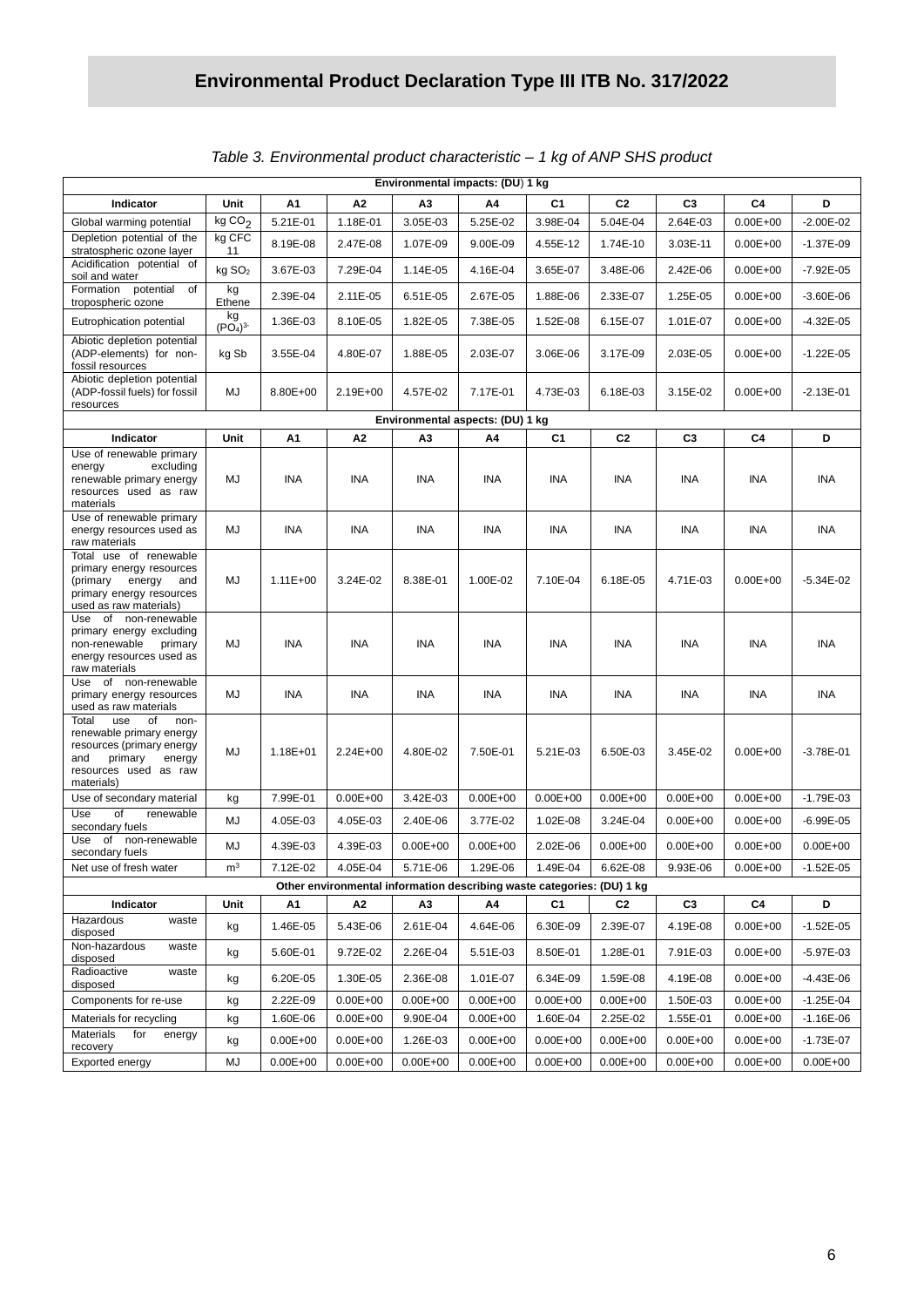# **RESULTS INTERPRETATION**

**/2020** production of steel on which the manufacturer has a limited influence. The carbon impact of steel production The environmental impacts of ANP SHS products (cradle to gate with options) is largely dependent on the in the product stage A1 is 77% in total. Production is based on green energy (almost zero carbon impact) and there are no any other significant emissions or environmental impacts in the production processes alone (A3). LCA results show that the cradle-to-gate carbon (Global Warming Potential) impact of 1 kg of ANP SHS production is 0.52 kg CO<sub>2</sub> eq. Such a result is due to the conscious choice of EAF steels with a significant environmental performance. In comparison, a 1 kg of steel produced worldwide in 2021 emitted on average 1.80 kg of carbon dioxide. The LCA results show that the cradle-to gate fossil fuel depletion (ADP fuels) is equal to 8.85 MJ/kg of product which should be considered below average for steel based products. The transport of raw materials from distances is rather optimized  $(0.12 \text{ kg CO}_2/\text{kg})$  but due to the considerable

distances of supplies has some potential to be improved. The recovered products (scenario 1) have environmental benefit potential (module D) and can be recycled in steep production process.

# **VERIFICATION**

The process of verification of this EPD was in accordance with ISO 14025 and ISO 21930. After verification, this EPD is valid for a 5-year-period. EPD does not have to be recalculated after 5 years if the underlying data have not changed significantly.

| The basis for LCA analysis was EN 15804 and ITB PCR A                                            |          |  |  |  |  |  |
|--------------------------------------------------------------------------------------------------|----------|--|--|--|--|--|
| Independent verification corresponding to ISO 14025 (sub clause 8.1.3.)                          |          |  |  |  |  |  |
| $ x $ external                                                                                   | internal |  |  |  |  |  |
| External verification of EPD: Ph.D. Eng. Halina Preizner                                         |          |  |  |  |  |  |
| LCA. LCI audit and input data verification: Ph.D. D. SC. Eng. Michał Piasecki, m.piasecki@itb.pl |          |  |  |  |  |  |
| Verification of LCA: Ph.D. Eng. Justyna Tomaszewska, j.tomaszewska@itb.pl                        |          |  |  |  |  |  |

The purpose of this declaration is to provide a B2B basis for the assessment of buildings and other building work. Comparison of EPD data only makes sense if all data sets to be compared have been developed in accordance with EN 15804 and product-specific performance characteristics and their impact on building works are taken into account.

dr half. inz. Michał Piasecki

IERQWNIK styki i Środowiska dr inż. Agnleszka Winkler-Skalna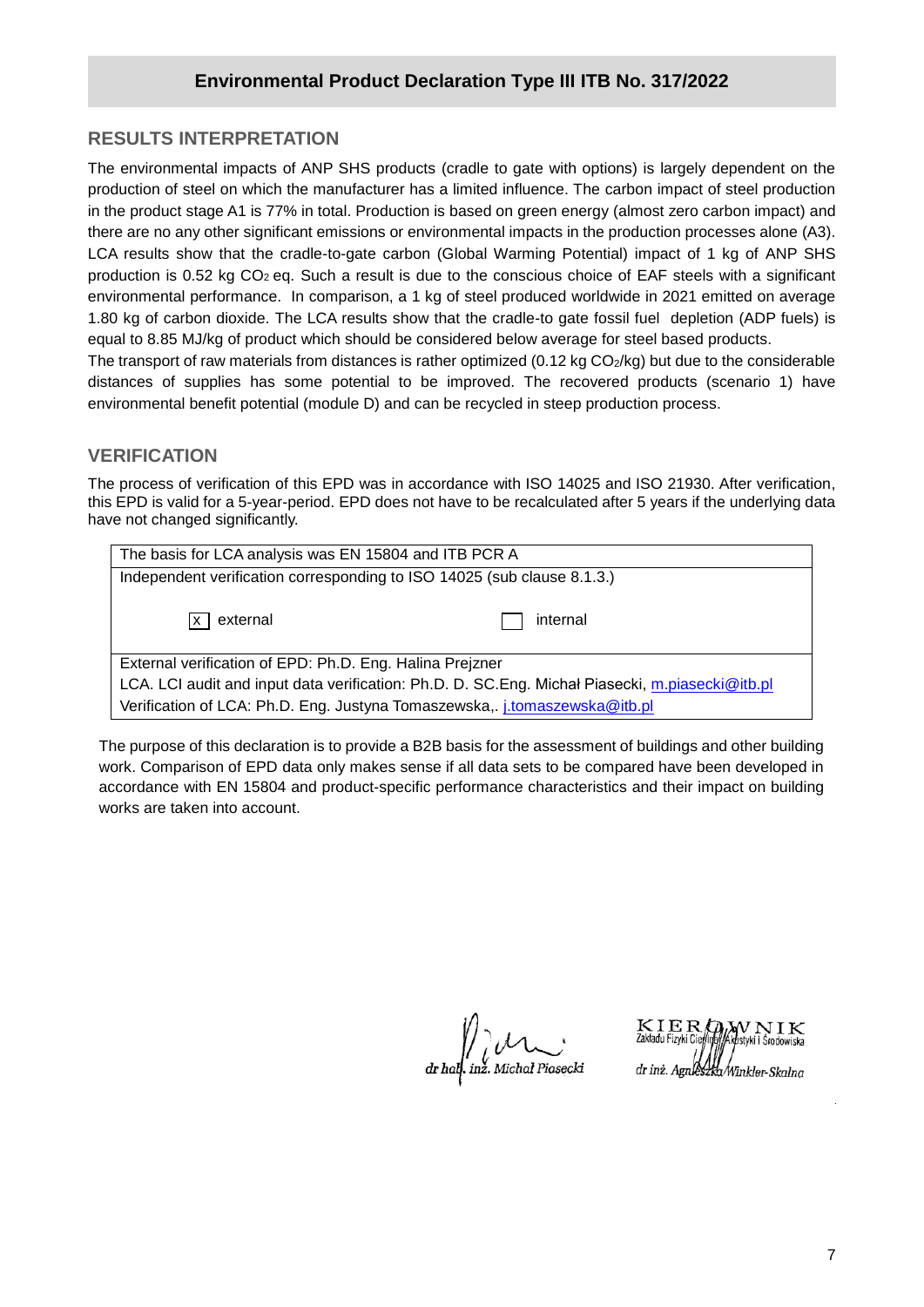# **Normative references**

- ITB PCR A, General Product Category Rules for Construction Products
- **/2020** LCI DATA FOR STEEL PRODUCTS at [https://www.worldsteel.org/en/dam/jcr:04f8a180-1406-4f5c-93ca-](https://www.worldsteel.org/en/dam/jcr:04f8a180-1406-4f5c-93ca-70f1ba7de5d4/LCI%2520study_2018%2520data%2520release.pdf)[70f1ba7de5d4/LCI%2520study\\_2018%2520data%2520release.pdf](https://www.worldsteel.org/en/dam/jcr:04f8a180-1406-4f5c-93ca-70f1ba7de5d4/LCI%2520study_2018%2520data%2520release.pdf)
- EN 14199:2015 Execution of special geotechnical works. Micropiles
- ISO 14025:2006. Environmental labels and declarations Type III environmental declarations Principles and procedures
- ISO 21930 Sustainability in buildings and civil engineering works – Core rules for environmental product declarations of construction products and services
- ISO 14044Environmental management Life cycle assessment Requirements and guidelines
- EN 15804 Sustainability of construction works Environmental product declarations Core rules for the product category of construction products
- EN 1992-1-1"Eurokod 2 Projektowanie konstrukcji z betonu Część 1-1: Reguły ogólne i reguły dla budynków"
- EN 14490: 2010 Execution of work in Special civil engineering Soil nailing
- EN 1990: 2013 Eurocode Basics of Structural engineering EN 1997-1: 2014 Eurocode 7 Design, calculation and dimensioning in of the Geotechnics - Part 1: General rulesEN 10025-2: 2005 Hot-rolled products made of unalloyed structural steels -Technical delivery conditions for unalloyed structural steels
- EN 10080 Steel for the reinforcement of concrete suitable for welding Reinforcing steel general
- EN 10083-2,3 Quenched and tempered steels, Part 2: Technical delivery conditions for unalloyed steels Part 3: Technical delivery conditions for alloyed steelsEN 10210-1,2: 2006 Harm-finished hollow profiles for steel construction made of unalloyedStructural steels and fine grain structural steels - Part 1: Technical delivery conditions, Part 2: Limiting dimensions, dimensions and static values
- EN 10293: 2015 Cast steel for general, applications
- EN 12501-1,2: 2003 Corrosion protection of metallic materials corrosion probability in Floors, Part 1: General Part 2: Low and unalloyed ferrous materials
- EN ISO 1461 Hot-dip galvanized on steel z inc coatings (Piece galvanizing) requirements and tests EN ISO 15630-1: 2011 Steels for reinforcement and prestressing of concrete Test procedure -Part 1: Reinforcing bars, wire rod and wire
- ANP SYSTEMS GMBH BMVIT-327.120 / 0026-IV / IVVS2 / 2015 Page: 4
- ISO 1720 Rock drilling extension rod for d eep hole Impact drilling equipment with 1, ½ cord thread to 2 Inches (38to 51 mm)
- ISO 10208 Equipment for rock drilling left-handedCord thread EN 206: 2014 Concrete Part 1: Definition, properties, production and conformityETAG 013: 2002 European Technical Approval Directive from Posttensioning systems for prestressing structuresRVS 08.22.01: 2013 Grout anchors, grouted piles and nails
- EN 1990 Eurocode Basics of Structural engineering
- EN 1997-1: 2014 Eurocode 7 Design, calculation and dimensioning in of the Geotechnics Part 1: General rules
- EN 10297-1. Seamless circular steel tubes for mechanical and general engineering purposes
- EN 10210-1 Hot finished structural hollow sections of non-alloy and fine grain steels